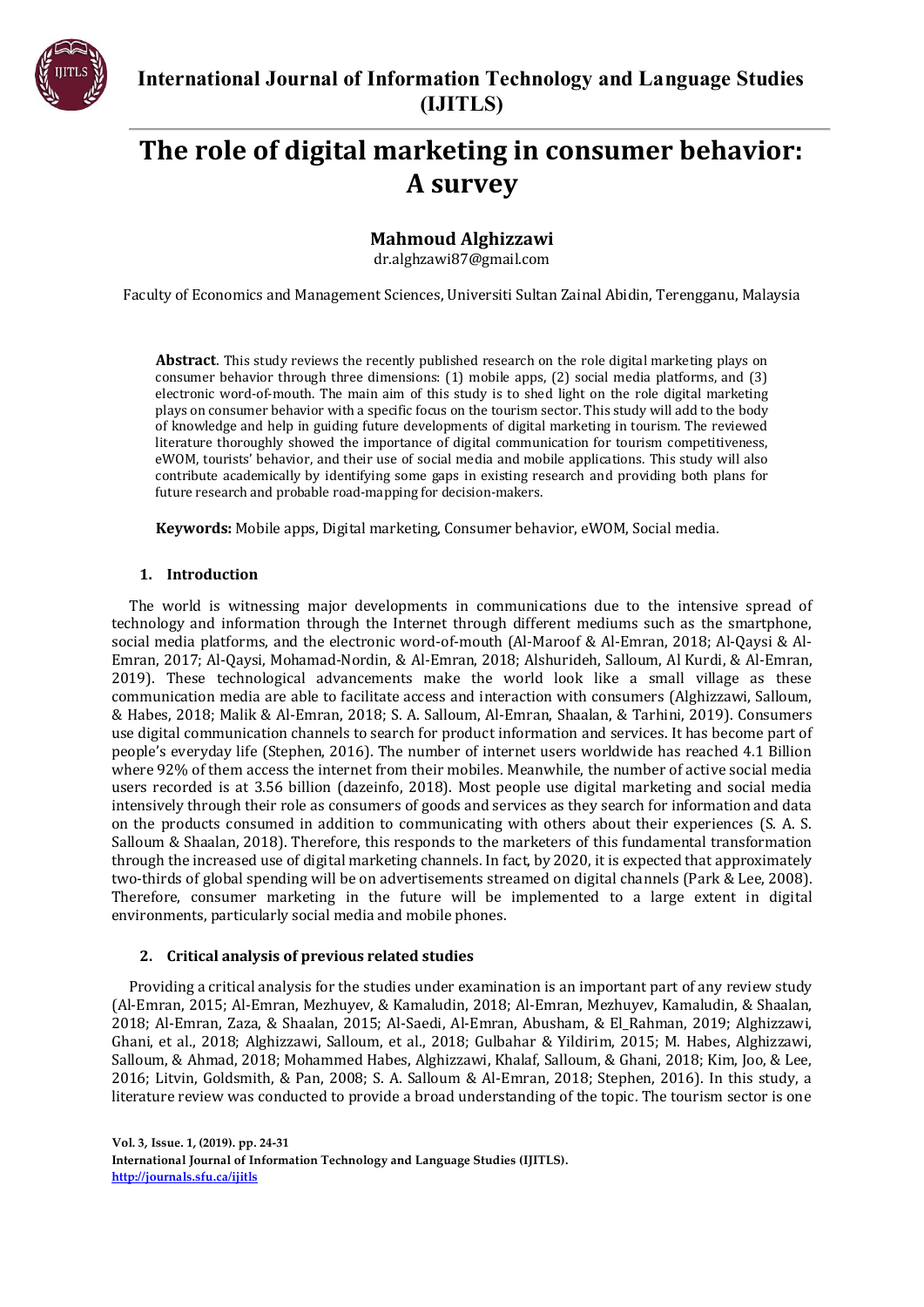of the largest tributaries to an economy. It plays an important role similar to the industrial sector of the world's economy. Many countries depend on tourism as their major source of income in order to develop investments and support their overall economy (Magatef, 2015). Digital marketing can be used to make extra effort to affect tourist behavior. In Figure 1, the chart explains the effect of different digital marketing types on consumer behavior.



**Figure 1. The effect of digital marketing on consumer behavior**

## **3. The impact of smartphones on tourism**

Smartphone is a consumer product that received international acceptance in a short period of time (Al-Emran, Alkhoudary, Mezhuyev, & Al-Emran, 2019). Smartphones are not only phones used to stay connected with other people. It can be used in every part in people's daily lives (Al-Emran, 2014; Al-Emran, Mezhuyev, & Kamaludin, 2018; Al-Emran, Mezhuyev, Kamaludin, & AlSinani, 2018; Al-Emran & Shaalan, 2017). For marketers and companies in different sectors, smartphones play an important role (Persaud & Azhar, 2012). There can be a new revolution in the tourism sector from the emergence of the smartphone which offers a new medium to convey knowledge and services (Hew, Leong, Tan, Lee, & Ooi, 2018). Smartphones have applications that act as tools to support its functions; therefore, the marketing of tourism services and products can be done through these applications in order to offer new features to consumers (Šimunić & Laškarin, n.d.). The digital means provided by smartphones are in a wide range of templates that can be used for advertising, enjoyment, and applications. These direct messages to consumers will affect tourists' destination choice (Al-Emran & Salloum, 2017; M. Habes et al., 2018; S. A. Salloum, Al-Emran, Monem, & Shaalan, 2017; S. A. Salloum, Al-Emran, & Shaalan, 2016, 2017a; S. A. Salloum, AlHamad, Al-Emran, & Shaalan, 2018). Tourism applications are important for the enhancement of the tourism industry. The perceived ease of use and perceived usefulness of smartphone applications have a positive impact on consumers (Alghizzawi, Ghani, et al., 2018). Tourism applications that can be accessed through smartphones will be the new way of marketing for the hotel industry and tourism agencies like Wego, Booking, and Trip Advisor (Morosan & DeFranco, 2016). An online survey conducted by TripAdvisor's Trip Barometer and the global research company Ipsos in 2015 found that 45% of connected travelers make their bookings from smartphones and they are ready to use it with booking functionality, while 34% use it for check-in reasons (Filofteia, 2016). According to Artyom Dogtiev (2018), in the United States, young people under the age of 18 spend an average of 3.2 hours per day using digital media. The other details are shown in Figure 2.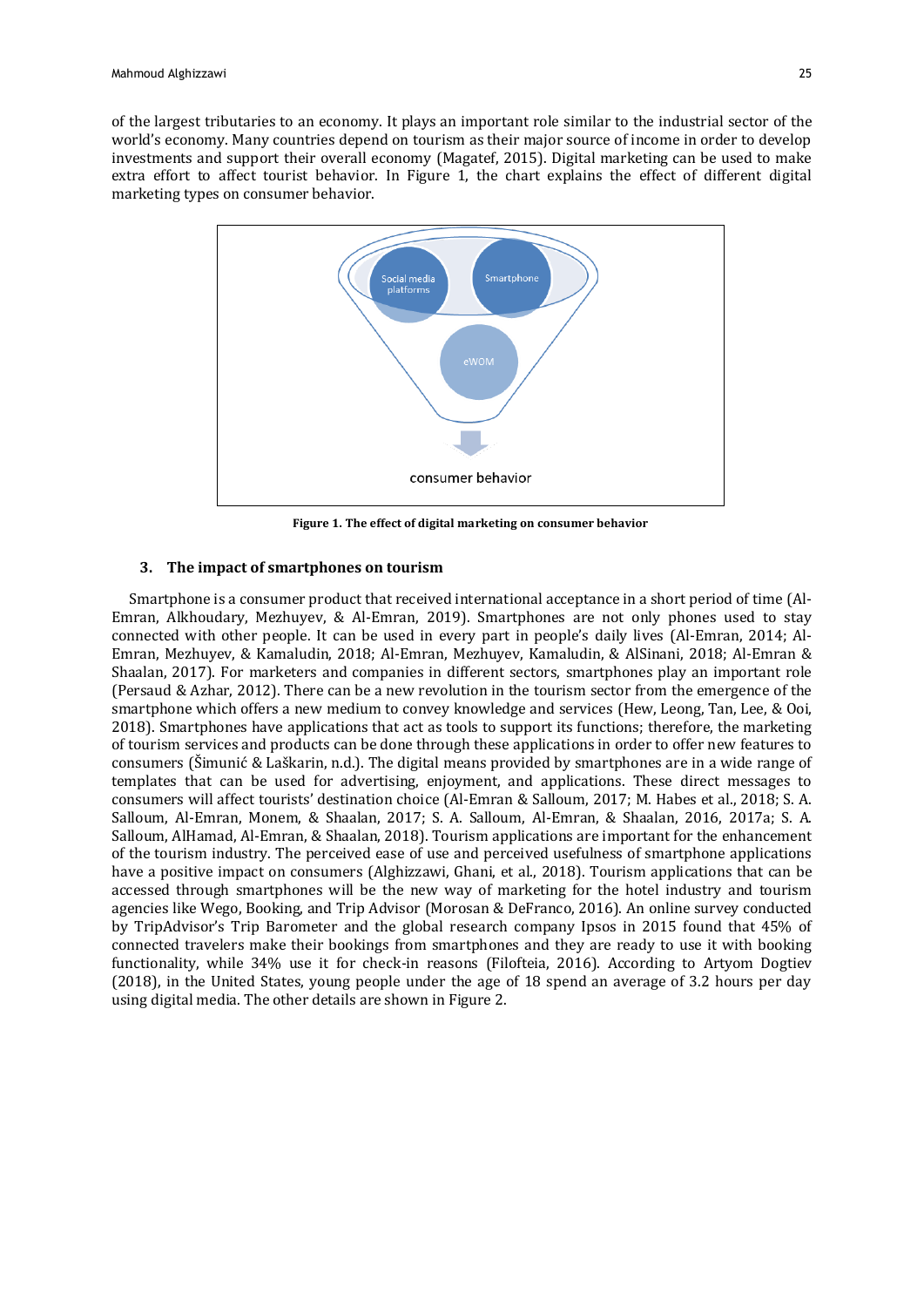

Figure 2. The time spent per user with digital media on mobile in the US daily in 2017 (Artyom Dogtiev, 2018)

The majority of marketers in the fields of tourism and tourism services have begun to develop their services in the form of smartphones and iPads applications. These applications help diversify their services and provide information on tourist destinations and brands promoted by marketers depending on their market needs (Alghizzawi, Ghani, et al., 2018; Artyom Dogtiev, 2018; Mhamdi, Al-Emran, & Salloum, 2018; S. A. Salloum, Al-Emran, Abdallah, & Shaalan, 2017; S. A. Salloum, Al-Emran, Monem, & Shaalan, 2018; S. A. Salloum, Al-Emran, & Shaalan, 2017b; S. A. Salloum, Mhamdi, Al-Emran, & Shaalan, 2017). All of these factors exist due to the proliferation of phones and smart devices applications in general, not to mention the high rate of individual adoption towards the services of applications by loading them on their smartphones (Artyom Dogtiev, 2018) as shown in Figure 3. Thus, it becomes imperative to use smart services and applications in the presentation of tourism services and trademarks of marketers that contribute to the formation of consumer behavior in the way that it obtains service (Mohammed Habes, Alghizzawi, et al., 2018; S. A. Salloum, Al-Emran, & Shaalan, 2017a, 2018, S. A. Salloum & Shaalan, 2018a, 2018b).



**Figure 3. Number of mobile app downloads worldwide (2016, 2017, and 2021) (Artyom Dogtiev, 2018)**

Consumers' behavior towards phone applications is enhanced by providing a range of features that are not available in conventional marketing tools such as the amount of data and the variety of templates in which information is delivered (Alghizzawi, Salloum, et al., 2018; M. Habes et al., 2018; S. A. S. Salloum & Shaalan, 2018). This can be further illustrated in Table 1 that was adapted from Filofteia (2016). The marketing needs will determine the consumers' behavior and time to browse the applications to suit their needs and tendency (Filofteia, 2016). Marketers have sought to diversify these marketing templates to meet the needs of all consumers as the widespread existence of mobile apps offer huge power and service for consumers, and is important to hotel and travel agencies (Filofteia, 2016).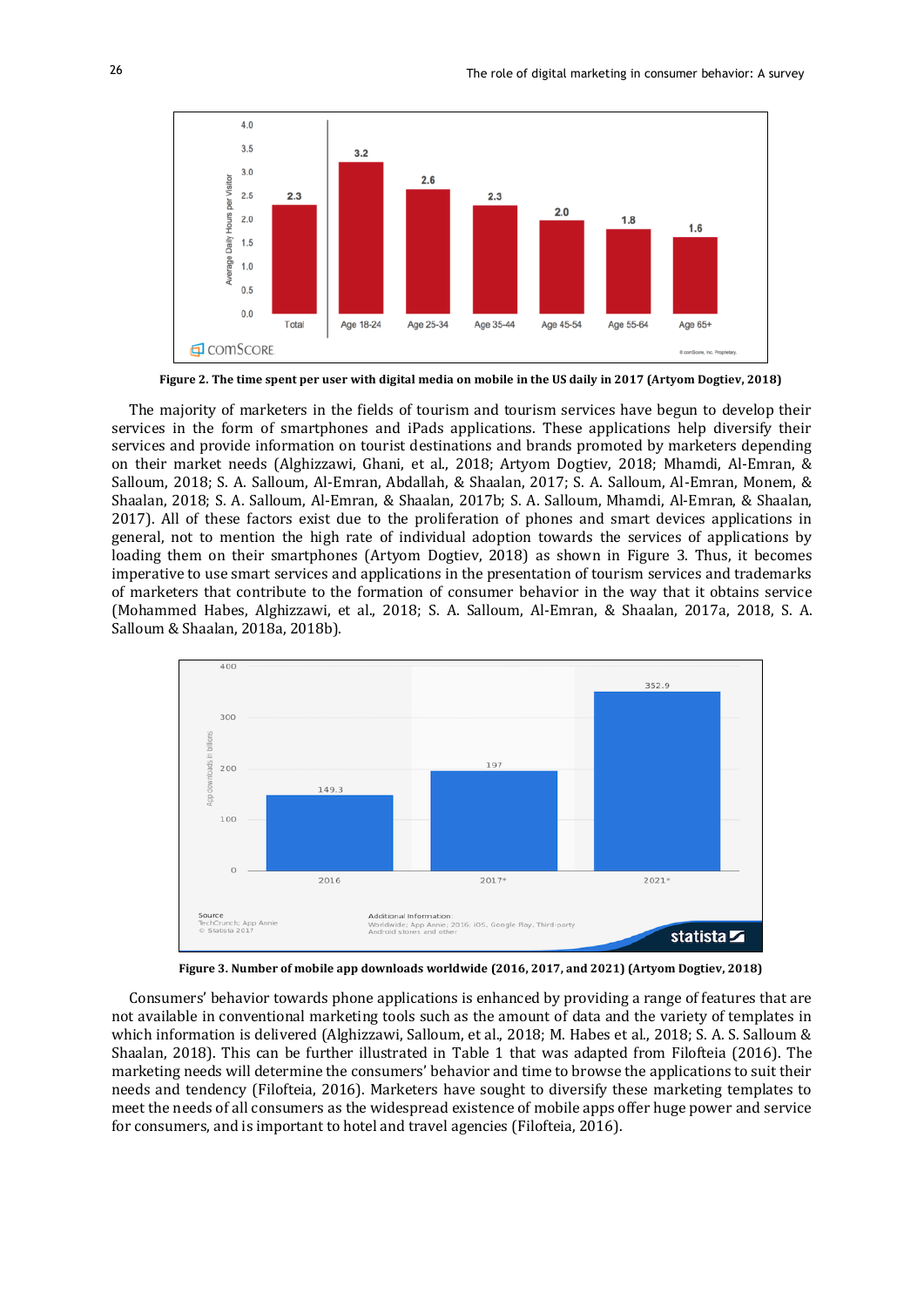| Communication | 70.16 |
|---------------|-------|
| Games         | 48.11 |
| Widgets       | 32.78 |
| Media video   | 25.18 |
| Travel local  | 21.01 |
| Tools         | 20.04 |
| Music audio   | 18.97 |
| Social        | 16.12 |
| Finance       | 13.02 |
| Sports        | 11.22 |
| Weather       | 10.32 |
|               |       |

**Table 1. Time spent on mobile devices and mobile app categories used (percentage %) (Filofteia, 2016)**

#### **4. The impact of social media platforms on tourism**

All types of social media platforms now try to achieve the objectives of different sectors in the world. Moreover, the presence of many applications in social media has contributed to changing the traditional ways in marketing and communication (Alghizzawi, Ghani, et al., 2018; Alghizzawi, Salloum, et al., 2018; Mohammed Habes, Salloum, Alghizzawi, & Alshibly, 2018; S. A. Salloum, Maqableh, Mhamdi, Al Kurdi, & Shaalan, 2018; S. A. Salloum, Mhamdi, Al Kurdi, & Shaalan, 2018). According to the statistical report in 2019, the global social media use a wide range of social media platforms (The Statistics Portal, 2019) as shown in Figure 4. Social media have evolved in the past few years to encompass a variety of input capabilities, various features and unlimited Internet access, and powerful location awareness function. Importantly, the increased capabilities of the mobile application support thousands of social media which extend the functionality of social media to a wide range of information services such as specialized information search and marketing (Fotis, Buhalis, & Rossides, 2011; M. Habes et al., 2018). Indeed, recent studies indicate that social media and their apps have the potential to assist travelers by providing easy access to information anytime and (almost) anywhere. From a very small base, marketers have already begun to explore a wide array of approaches towards leveraging the social media medium (Galan, Lawley, & Clements, 2015). Marketers in the field of tourism have made attempts and experienced both early and encouraging successes and helpful and informative bombs. Direct-to-consumer advertising has understandably become the accepted norm of social media marketing because it is well understood as the direct, linear descendant of old-style advertising messages that have always been pushed at customers from helping tourists find resources important to them at the moment they need them; to assisting people with finding critical information whenever and where ever they need it (Alghizzawi, Ghani, et al., 2018; Bazazo & Alananzeh, 2016).



**Figure 4. Number of social media users worldwide (from 2010 to 2021) (in billions) (The Statistics Portal, 2019)**

According to Abd Al-sameeM (2012), it is recommended to increase the efficiency of using social media platforms in tourism marketing for its many advantages. In their study, all respondents accepted the idea of using social media to promote tourism in Egypt. Social media platforms play an important role for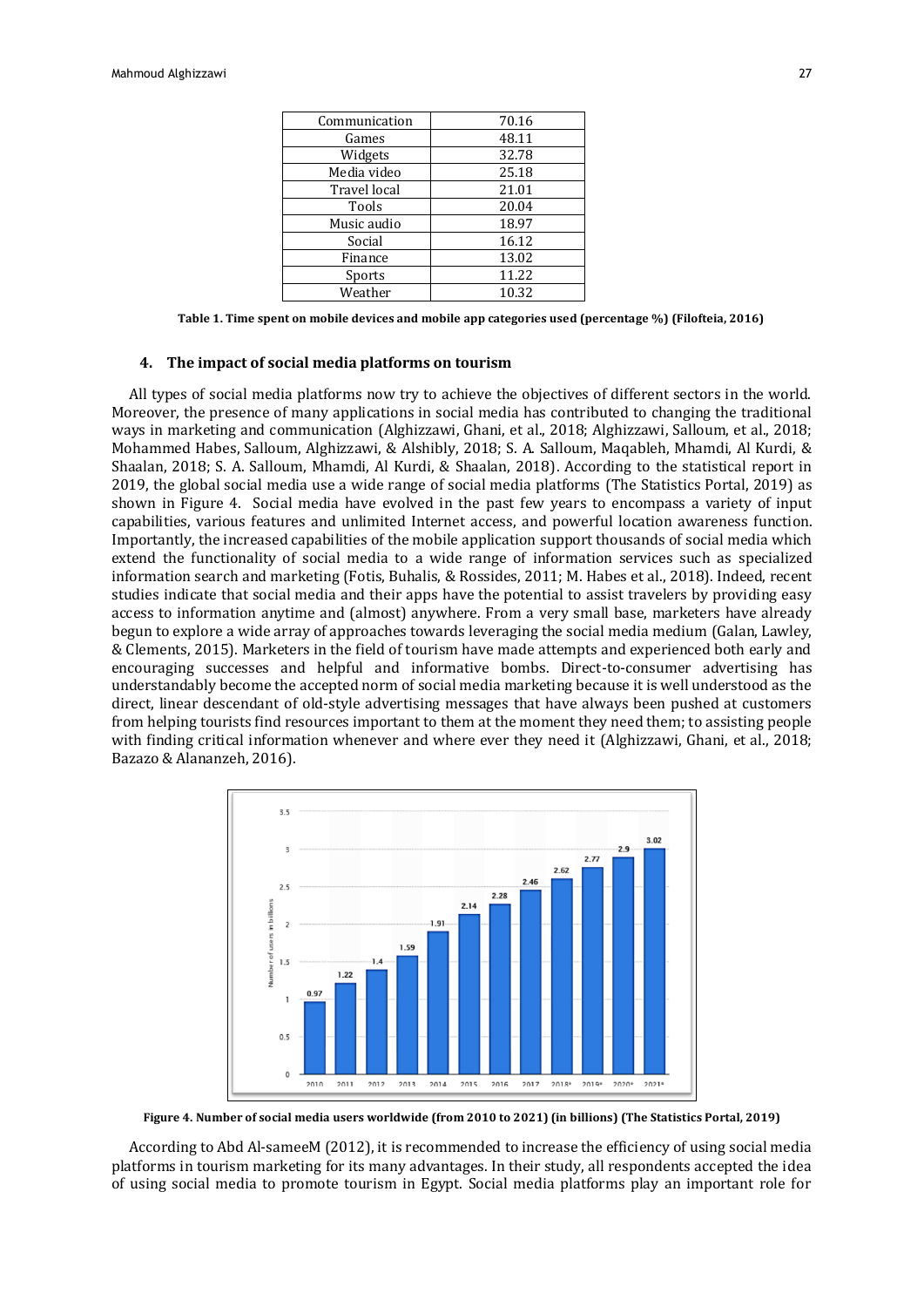consumers in providing travel information and services such as lists of hotels, maps, and tourist destinations (Leung, Law, Van Hoof, & Buhalis, 2013). Moreover, Miguéns, Baggio, and Costa (2008) confirmed the importance of social media platforms in promoting tourism destinations. According to that, managers in the tourism sector need to recognize this important role; and thus, make extra efforts to develop their usage of interactive technologies in order to improve their position in the market.

### **5. The impact of eWOFM on tourism**

Electronic word-of-mouth (eWOM) is the most important topic in e-marketing, social marketing, and consumer behavior in general (Mohammed Habes, Salloum, et al., 2018). This is normal as users rely on Internet services greatly. eWOM is defined as all communications directed between consumers through Internet-based technology where people spread their ideas and opinions through the Internet. As it is clear from the definition, eWOM is a transfer of information between consumers without the control of a particular party on the dialogue to exchange experiences and reduce the risks that may occur with the consumer with the possibility of this dialogue going through social networking platforms, hotel sites, and electronic tourism services. Many researchers in different studies confirm that word-of-mouth plays an increasingly important role in consumers' attitudes. With the growth of online social media platforms for communication like Facebook, Twitter, and Snapchat, the eWOM has become a serious topic to marketers and business managers. The effect of eWOM on tourism choice and global branding is growing day after day as online travel reviews written by users are ever more available and are used to inform others about travel-related decisions, especially services (El-Sherbiny, n.d.). More than a third of travelers visit the online community to see others' reviews before making any purchase as they think these reviews are helpful in facilitating their purchase decisions. 34.7 % of total online spending is related to tourism. A recent survey also indicated that more than 74% of tourists use the opinions of other travelers as a source of information when planning for trips (Jalilvand, Ebrahimi, & Samiei, 2013). There is a relationship between electronic evaluation and sales where increasing electronic feedback by 10% increases the percentage of booking and sales by 5%. Therefore, Ye, Law, Gu, and Chen (2011) recommended the importance of shedding light from the tourism sector on the increasing numbers of users of the Internet because of its positive effects. eWOM's positive effect on tourists' behavior gives incentive to tourists to visit Islamic sites in Iran (Jalilvand et al., 2013).

## **6. Conclusion**

Digital marketing through mobile technologies, social media platforms, and eWOM has become a part of our global lives and serves as the new way for communication and marketing (Alghizzawi, Ghani, et al., 2018; Alghizzawi, Salloum, et al., 2018; Bazazo & Alananzeh, 2016; Bazazo, Alananzeh, & Taani, 2016; M. Habes et al., 2018; Mohammed Habes, Alghizzawi, et al., 2018). Recently, the field of marketing has become more developed due to the impact of high global competition on many sectors through new technology. These factors change customers' behavior and tourists' thinking, not like the old way of marketing and advertising. The new large templates of digital technology provide consumers pleasure, an abundance of information, and many tourism services. With the revolution in technology and the habits of the new generation, it is clear that people today need to adopt the new way to communicate with consumers, especially in the tourism sector because the choices of destination are not like before (Gao & Koufaris, 2006; Mistilis, Buhalis, & Gretzel, 2014; Penni, 2015). Finally, eWOM through digital surveillance influences the behavior of tourists and their use of social media and mobile applications. The results in this article are part of this new wave of research and provide sufficient data to keep the attention on the role digital marketing plays in consumer behavior from the perspective of tourism.

## **References**

Abd Al-sameeM. (2012). *Role of Social Media sites in Marketing Egypt as an international tourist destination*.

- Al-Emran, M. (2014). *Investigating Students' and Faculty members' Attitudes Towards the Use of Mobile Learning in Higher Educational Environments at the Gulf Region*. The British University in Dubai (BUiD).
- Al-Emran, M. (2015). Hierarchical Reinforcement Learning: A Survey. *International Journal of Computing and Digital Systems*, *4*(2), 137–143.
- Al-Emran, M., Alkhoudary, Y. A., Mezhuyev, V., & Al-Emran, M. (2019). Students and Educators Attitudes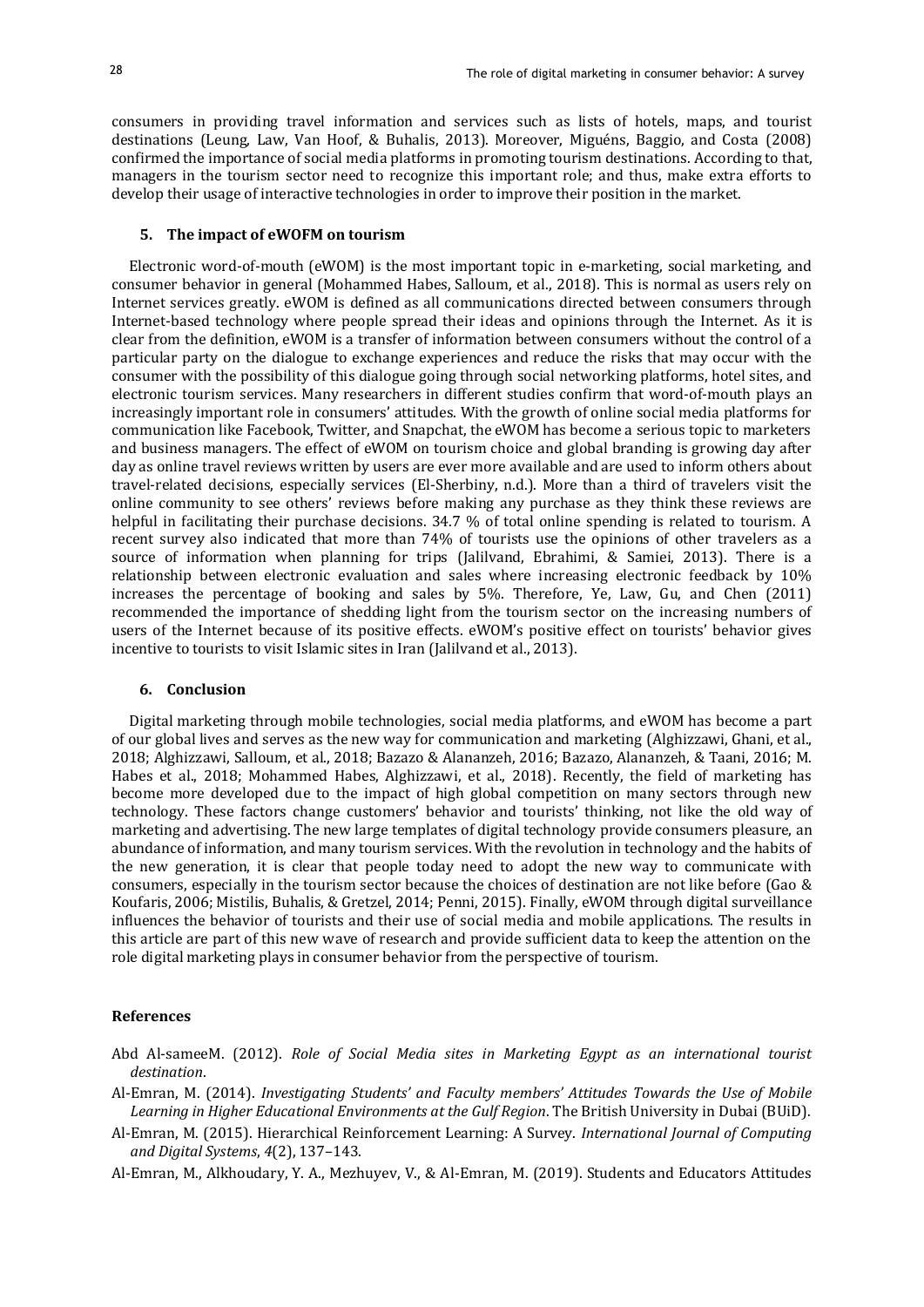towards the use of M-Learning: Gender and Smartphone ownership Differences. *International Journal of Interactive Mobile Technologies (IJIM)*, *13*(1), 127–135.

- Al-Emran, M., Mezhuyev, V., & Kamaludin, A. (2018). Students' Perceptions towards the Integration of Knowledge Management Processes in M-learning Systems: A Preliminary Study. *International Journal of Engineering Education*, *34*(2), 371–380.
- Al-Emran, M., Mezhuyev, V., Kamaludin, A., & AlSinani, M. (2018). Development of M-learning Application based on Knowledge Management Processes. In *2018 7th International conference on Software and Computer Applications (ICSCA 2018)* (pp. 248–253). Malaysia: ACM.
- Al-Emran, M., Mezhuyev, V., Kamaludin, A., & Shaalan, K. (2018). The impact of knowledge management processes on information systems: A systematic review. *International Journal of Information Management*, *43*, 173–187.
- Al-Emran, M., & Salloum, S. A. (2017). Students' Attitudes Towards the Use of Mobile Technologies in e-Evaluation. *International Journal of Interactive Mobile Technologies (IJIM)*, *11*(5), 195–202. https://doi.org/10.3991/ijim.v11i5.6879
- Al-Emran, M., & Shaalan, K. (2017). Academics' Awareness Towards Mobile Learning in Oman. *International Journal of Computing and Digital Systems*, *6*(1), 45–50. https://doi.org/10.12785/IJCDS/060105
- Al-Emran, M., Zaza, S., & Shaalan, K. (2015). Parsing modern standard Arabic using Treebank resources. In *2015 International Conference on Information and Communication Technology Research, ICTRC 2015*. https://doi.org/10.1109/ICTRC.2015.7156426
- Al-Maroof, R. A. S., & Al-Emran, M. (2018). Students acceptance of Google classroom: An exploratory study using PLS-SEM approach. *International Journal of Emerging Technologies in Learning (IJET)*, *13*(6), 112–123. https://doi.org/10.3991/ijet.v13i06.8275
- Al-Qaysi, N., & Al-Emran, M. (2017). Code-switching Usage in Social Media: A Case Study from Oman. *International Journal of Information Technology and Language Studies*, *1*(1), 25–38.
- Al-Qaysi, N., Mohamad-Nordin, N., & Al-Emran, M. (2018). A Systematic Review of Social Media Acceptance from the Perspective of Educational and Information Systems Theories and Models. *Journal of Educational Computing Research*. https://doi.org/https://doi.org/10.1177/0735633118817879
- Al-Saedi, K., Al-Emran, M., Abusham, E., & El\_Rahman, S. A. (2019). Mobile Payment Adoption: A Systematic Review of the UTAUT Model. In *International Conference on Fourth Industrial Revolution*. IEEE.
- Alghizzawi, M., Ghani, M. A., Som, A. P. M., Ahmad, M. F., Amin, A., Bakar, N. A., … Habes, M. (2018). The Impact of Smartphone Adoption on Marketing Therapeutic Tourist Sites in Jordan. *International Journal of Engineering & Technology*, *7*(4.34), 91–96.
- Alghizzawi, M., Salloum, S. A., & Habes, M. (2018). The role of social media in tourism marketing in Jordan. *International Journal of Information Technology and Language Studies*, *2*(3).
- Alshurideh, M., Salloum, S. A., Al Kurdi, B., & Al-Emran, M. (2019). Factors affecting the Social Networks Acceptance: An Empirical Study using PLS-SEM Approach. In *8th International Conference on Software and Computer Applications*. ACM.
- Artyom Dogtiev. (2018). App Download and Usage Statistics (2018). *Business of App*.
- Bazazo, I. K., & Alananzeh, O. A. (2016). The Effect Of Electronic Tourism In Enabling The Disabled Tourists To Communicate With The Touristic And Archaeological Sites Case Study–Jordan. *European Scientific Journal, ESJ*, *12*(5).
- Bazazo, I. K., Alananzeh, O. A., & Taani, A. A. A. (2016). Marketing the Therapeutic Tourist Sites in Jordan Using Geographic Information System. *Marketing*, *8*(30).
- dazeinfo. (2018). *the number of internet user in the world*.
- El-Sherbiny, M. (n.d.). The Impacts of Electronic Word-of-Mouth on Tourists' Attitude and the influence of (eWOM) on food tourism. *Recherches et Pratiques Marketing*, *1*(2).
- Filofteia, T. M. (2016). MOBILE APPLICATIONS FOR TOURISM. STUDY REGARDING THEIR USE BY ROMANIANS. *Annals of'Constantin Brancusi'University of Targu-Jiu. Economy Series*, (4).
- Fotis, J., Buhalis, D., & Rossides, N. (2011). *Social Media Impact on Holiday Travel Planning*. *International Journal of Online Marketing* (Vol. 1). https://doi.org/10.4018/ijom.2011100101
- Galan, M., Lawley, M., & Clements, M. (2015). Social media's use in postgraduate students' decisionmaking journey: an exploratory study. *Journal of Marketing for Higher Education*, *25*(2), 287–312. https://doi.org/10.1080/08841241.2015.1083512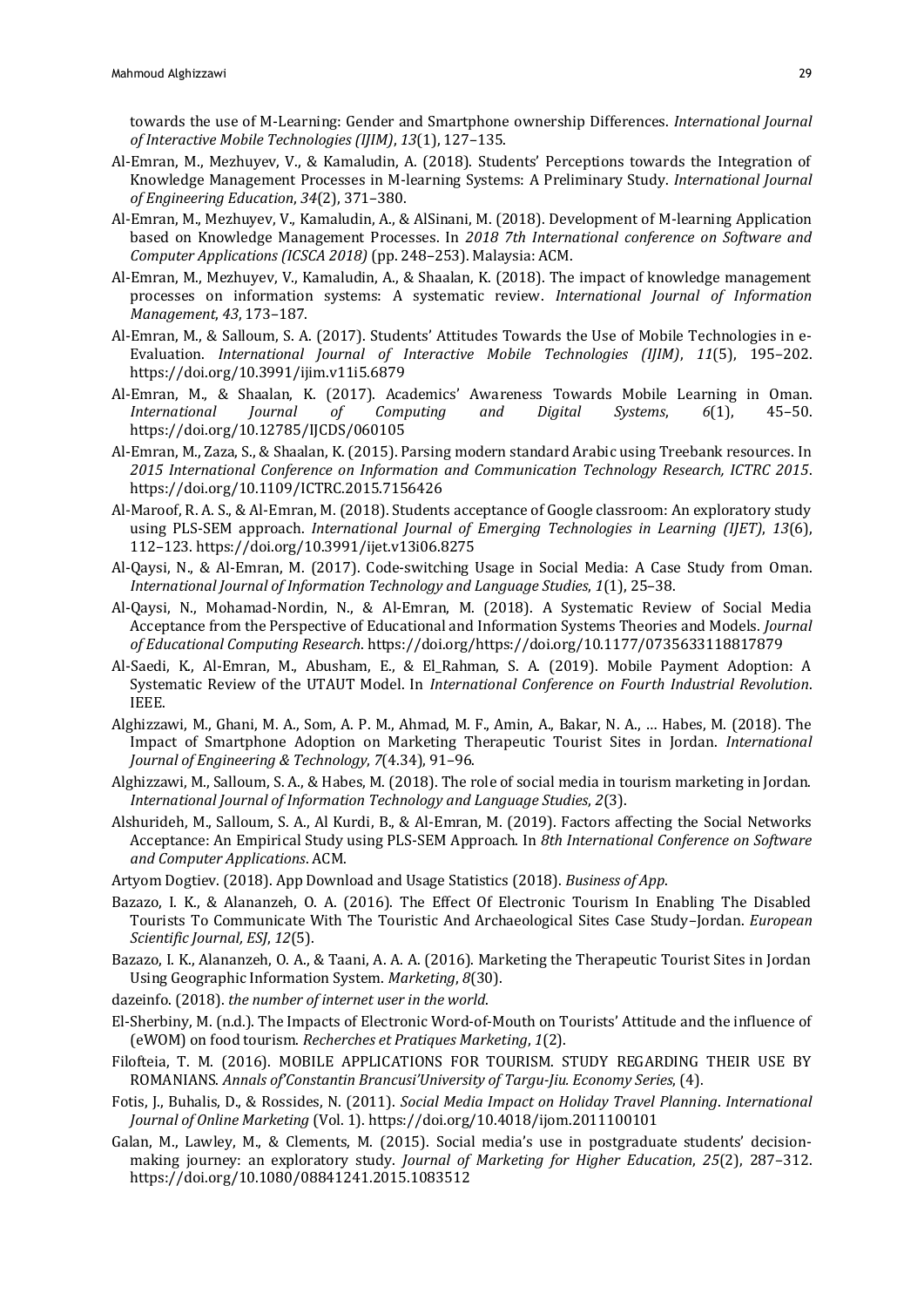- Gao, Y., & Koufaris, M. (2006). Perceptual antecedents of user attitude in electronic commerce. *ACM SIGMIS Database: The DATABASE for Advances in Information Systems*, *37*(2–3), 42–50.
- Gulbahar, M. O., & Yildirim, F. (2015). Marketing efforts related to social media channels and mobile application usage in tourism: Case study in Istanbul. *Procedia-Social and Behavioral Sciences*, *195*, 453– 462.
- Habes, M., Alghizzawi, M., Khalaf, R., Salloum, S. A., & Ghani, M. A. (2018). The Relationship between Social Media and Academic Performance: Facebook Perspective. *International Journal of Information Technology and Language Studies*, *2*(1).
- Habes, M., Alghizzawi, M., Salloum, S. A., & Ahmad, M. (2018). The Use of Mobile Technology in the Marketing of Therapeutic Tourist Sites: A Critical Analysis. *International Journal of Information Technology and Language Studies*, *2*(2).
- Habes, M., Salloum, S. A., Alghizzawi, M., & Alshibly, M. S. (2018). The role of modern media technology in improving collaborative learning of students in Jordanian universities. *International Journal of Information Technology and Language Studies*, *2*(3).
- Hew, J.-J., Leong, L.-Y., Tan, G. W.-H., Lee, V.-H., & Ooi, K.-B. (2018). Mobile social tourism shopping: A dualstage analysis of a multi-mediation model. *Tourism Management*, *66*, 121–139.
- Jalilvand, M. R., Ebrahimi, A., & Samiei, N. (2013). Electronic word of mouth effects on tourists' attitudes toward Islamic destinations and travel intention: An empirical study in Iran. *Procedia-Social and Behavioral Sciences*, *81*, 484–489.
- Kim, Y. B., Joo, H. C., & Lee, B. G. (2016). How to forecast behavioral effects on mobile advertising in the smart environment using the technology acceptance model and web advertising effect model. *KSII Transactions on Internet and Information Systems (TIIS)*, *10*(10), 4997–5013.
- Leung, D., Law, R., Van Hoof, H., & Buhalis, D. (2013). Social media in tourism and hospitality: A literature review. *Journal of Travel & Tourism Marketing*, *30*(1–2), 3–22.
- Litvin, S. W., Goldsmith, R. E., & Pan, B. (2008). Electronic word-of-mouth in hospitality and tourism management. *Tourism Management*, *29*(3), 458–468.
- Magatef, S. G. (2015). The impact of tourism marketing mix elements on the satisfaction of inbound tourists to Jordan. *International Journal of Business and Social Science*, *6*(7), 41–58.
- Malik, S. I., & Al-Emran, M. (2018). Social Factors Influence on Career Choices for Female Computer Science Students. *International Journal of Emerging Technologies in Learning (IJET)*, *13*(5), 56–70.
- Mhamdi, C., Al-Emran, M., & Salloum, S. A. (2018). *Text mining and analytics: A case study from news channels posts on Facebook*. *Studies in Computational Intelligence* (Vol. 740). https://doi.org/10.1007/978-3-319-67056-0\_19
- Miguéns, J., Baggio, R., & Costa, C. (2008). Social media and tourism destinations: TripAdvisor case study. *Advances in Tourism Research*, *26*(28), 1–6.
- Mistilis, N., Buhalis, D., & Gretzel, U. (2014). Future eDestination marketing: perspective of an Australian tourism stakeholder network. *Journal of Travel Research*, *53*(6), 778–790.
- Morosan, C., & DeFranco, A. (2016). Modeling guests' intentions to use mobile apps in hotels: The roles of personalization, privacy, and involvement. *International Journal of Contemporary Hospitality Management*, *28*(9), 1968–1991.
- Park, D.-H., & Lee, J. (2008). eWOM overload and its effect on consumer behavioral intention depending on consumer involvement. *Electronic Commerce Research and Applications*, *7*(4), 386–398.
- Penni, J. (2015). The Online Evolution of Social Media: An Extensive Exploration of a Technological Phenomenomen and its Extended Use in Various Activities. University of Huddersfield.
- Persaud, A., & Azhar, I. (2012). Innovative mobile marketing via smartphones: Are consumers ready? *Marketing Intelligence & Planning*, *30*(4), 418–443.
- Salloum, S. A., & Al-Emran, M. (2018). Factors affecting the adoption of E-payment systems by university students: Extending the TAM with trust. *International Journal of Electronic Business*, *14*(4), 371–390.
- Salloum, S. A., Al-Emran, M., Abdallah, S., & Shaalan, K. (2017). Analyzing the Arab Gulf Newspapers Using Text Mining Techniques. In *International Conference on Advanced Intelligent Systems and Informatics* (pp. 396–405). Springer. https://doi.org/10.1007/978-3-319-64861-3\_37
- Salloum, S. A., Al-Emran, M., Monem, A. A., & Shaalan, K. (2018). Using text mining techniques for extracting information from research articles. In *Studies in Computational Intelligence* (Vol. 740). Springer. https://doi.org/10.1007/978-3-319-67056-0\_18
- Salloum, S. A., Al-Emran, M., Monem, A., & Shaalan, K. (2017). A Survey of Text Mining in Social Media: